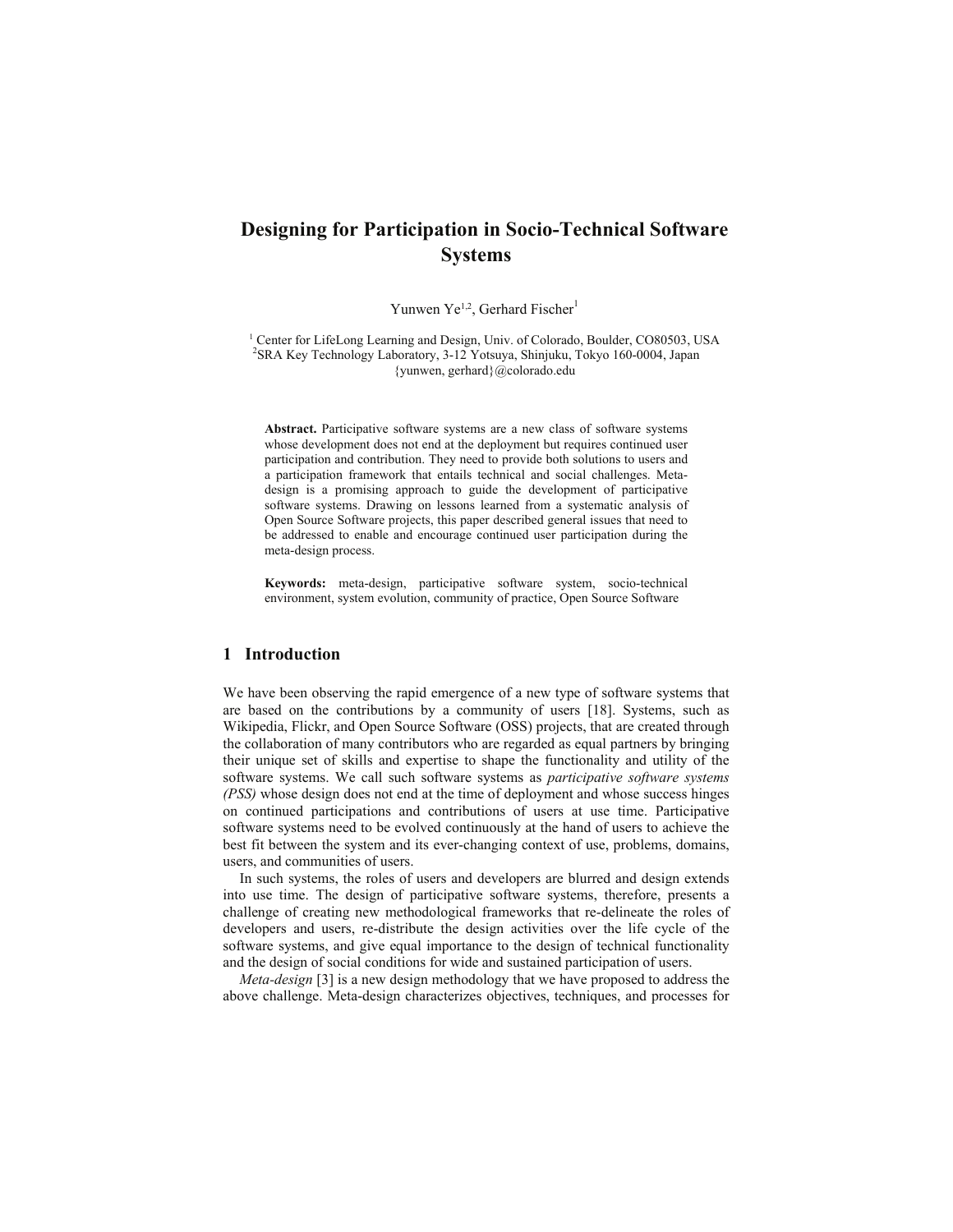creating new media and environments that allow "owners of problems" (or users) to act as *designers*. A fundamental objective of meta-design is to create socio-technical environments [7] that empower users to engage actively in the continuous development of systems rather than being restricted to the use of existing systems. Meta-design aims at defining and creating not only *technical infrastructures* for the software system but also *social infrastructure* in which users can participate actively as co-designers to shape and reshape the socio-technical systems through collaboration.

User participation, however, does not come automatically. Specific design decisions have to be made conscientiously to enable and encourage user participation and collaboration. This paper discusses the issues that need to be addressed during the meta-design process to achieve sustainable user participation. After the articulation of the concept and defining features of participative software systems in Section 2, we describe the lessons that we have learned from a systematic analysis of OSS systems. Drawing from the lessons, we present a general framework of designing for participation in Section 4, followed by a summary in Section 5.

# **2 Participative Software Systems**

Software systems are knowledge artifacts whose creation requires a wide range of knowledge from computation domains and problem domains. Systems that require relatively little domain knowledge or in domains where requirements can be clearly articulated up front can be delegated to professional developers after the users have clearly identified the requirements. When the requirements can be only partially understood or defined previous to the construction of the system, professional software developers need to work in close collaboration with domain experts (a system design methodology pursued in *participatory design approaches* [15]).

Most complex problems are ill-defined problems that *cannot be delegated* because they require the *integration of problem framing and problem solving* [13], making it impossible to define requirements in advance. Ill-defined problems require that "backtalk" of a problem goes to the owners of the problem helping them iteratively to gain a deeper understanding of the problem [14] during the process of constructing the solution. Continued user participation and involvement in the design and development of software system is needed. We use the term *participative software system (PSS)* [11] to refer to this kind of software systems.

The development of PSS does not end at the time of deployment but extends into use. PSS is a living entity and a socio-technical system [7] capable of integrating computing infrastructure and participation process in one single platform and supporting collaboration not only about design artifacts but also about the goals of the design activity. In a PSS:

- (1) users can participate in the evolution of the system according to their capabilities and on the basis on their own interest or needs;
- (2) user participation (at various levels) not only benefits the user, but it also shapes the platform for other participants to collaborate; and
- (3) as a result of participation, users and the software system co-evolve to adapt the whole PSS to new social and technical demands.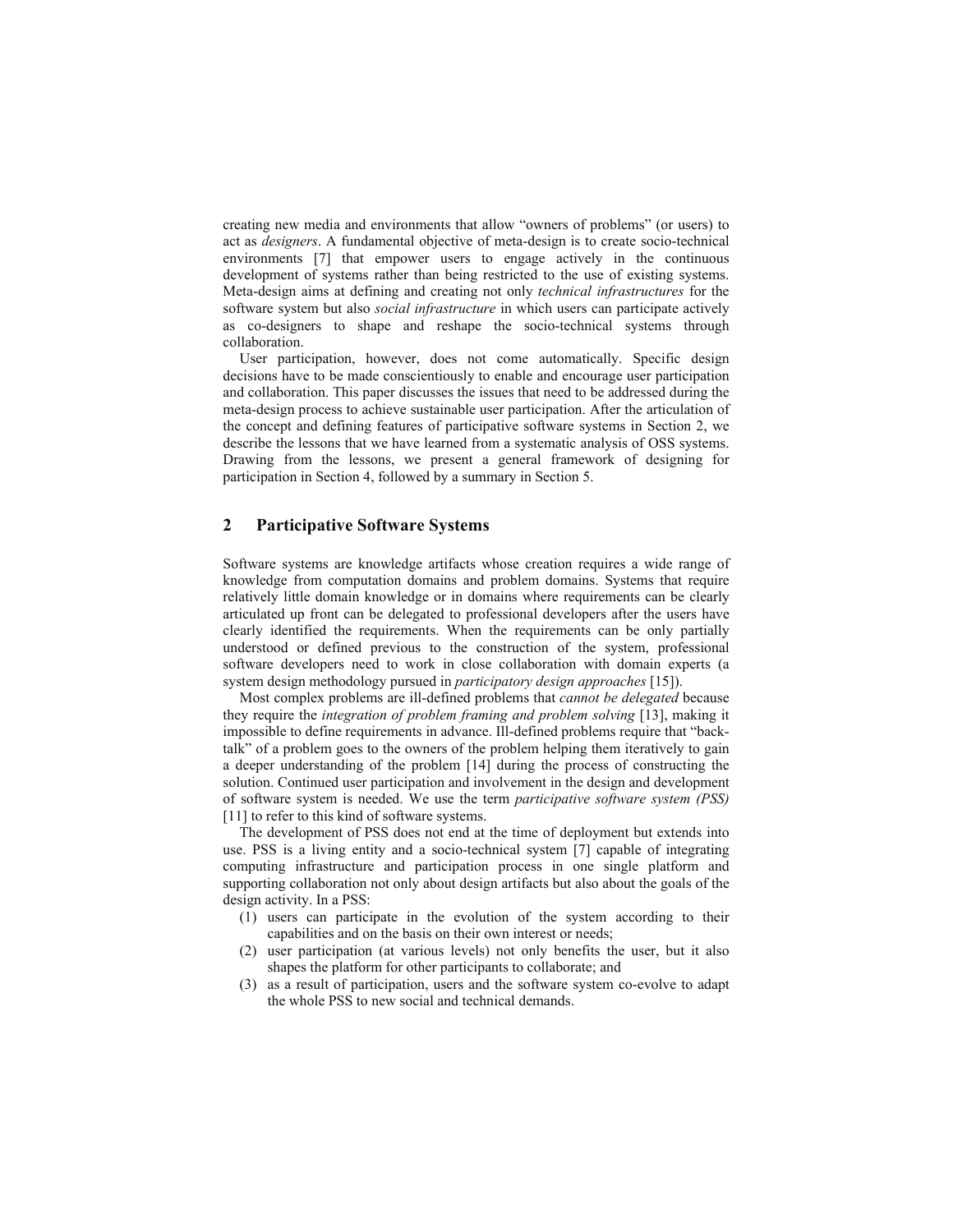#### **2.1 Re-defining the Roles of Users and Developers**

In the world of software, users and developers are conventionally regarded as two mutually exclusive groups of people. Users are those people who own a problem, and developers are those who construct software systems for the users. However, with the widespread use of, and the society's increasing reliance on, software, the distinction between users and developers is quickly disappearing. More and more people are not only using software but also getting involved in developing software to widely varying degrees (Figure 1) to solve problems.

|                                                    | Web contents<br>End-users who<br>customize<br>developers |  | Data-intensive<br>researchers                                                 |  |
|----------------------------------------------------|----------------------------------------------------------|--|-------------------------------------------------------------------------------|--|
|                                                    | Using software                                           |  | Developing software                                                           |  |
| Pure<br>End-users<br>end-users<br>who write macros |                                                          |  | Software<br>Developers using<br>domain-specific<br>professionals<br>languages |  |

**Figure 1:** The spectrum of software-related activities

To make software development easier, two major research fields have been established to attack both ends of the above spectrum (Figure 1). *Software engineering* focuses on the group of people on the right, who call software development their profession. They develop software systems that are used by users other than themselves. *End-user development* [6, 8] aims to find ways of creating software systems that can be adapted by end-users to their own unique needs. It focuses on the group of people on the left of the above spectrum.

 In the middle are people who have certain software development skills but are not interested in software per se. They do not develop software for other people; rather they are developing software to solve specific problems that they own. This group of people can be called *domain expert software developers* (or *domain experts*) [1].

## **2.2 Redistributing the Design Activity**

In all design processes, two basic stages can be differentiated: design time and use time [4]. At *design time*, system developers (with or without user participation) create environments and tools for the *world as imagined* by them to anticipate users' needs and objectives. At *use time*, users use the system in the *world as experienced*. The bridging of these two stages into a unique *"design-in-use" continuum* encompassing an ongoing conversation both with the design material and among participants differentiates meta-design from other (more established) design frameworks.

 Existing design frameworks are based on the assumption that major design activities end at a certain point after which the system enters use time. Meta-design complements and transcends these design methodologies by creating *open and continuously evolvable systems* that can be collaboratively extended and redesigned at use time *by users and user communities*. However, meta-design is not merely enduser modification and programming. Meta-designed software systems not only provide the technical means for users to customize and extend the systems but also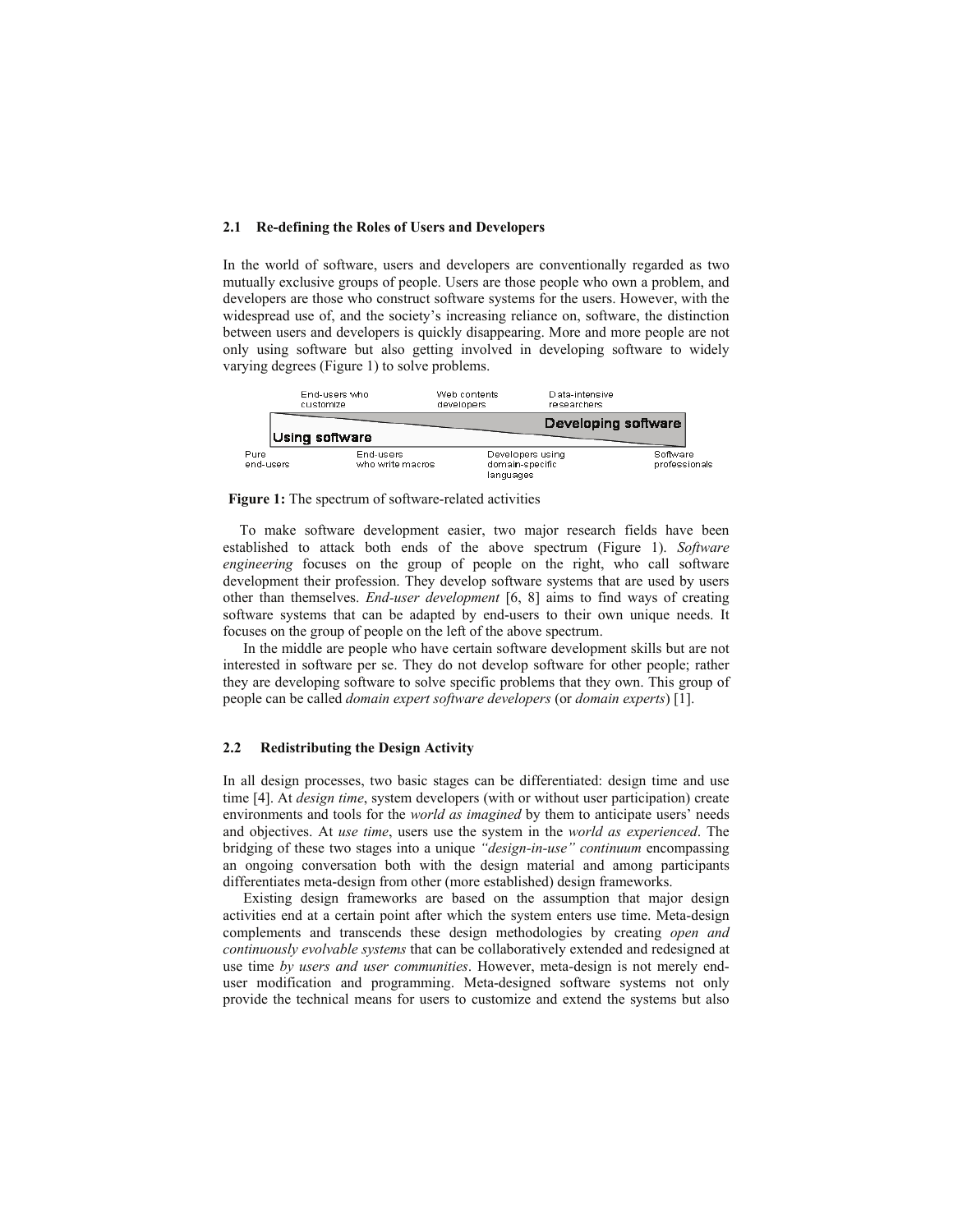provide social and technical mechanisms to facilitate user participation and collaboration during the design activities.

# **3 Designing for Participation: Lessons from Open Source Software Development**

To understand how user participation can be sustained in PSS, we studied successful examples of a typical class of PSS: *Open Source Software (OSS)* systems.

OSS development is an activity in which a community of software developers collaboratively constructs systems to help solve problems of shared interest and for mutual benefit. The original designers of an OSS system do not provide a complete solution that addresses all problems of potential users, rather he or she provides an "*under-designed seed*" as a solution space that can be evolved by its users at use time via making the source code available [2, 12]. The ability to change source code, the technological means of sharing changes over the Internet, and the spontaneous social support among community members are the enabling conditions for collaborative construction of software by changing software from a fixed entity that is produced and controlled by a closed group of designers to an open effort that allows a community to design collaboratively.

However, not all OSS systems are successful in terms of active user participation. A study [10] of 90,902 Open Source Software projects hosted in the sourceforge.net has found that 66.7% of the projects have only one developer.

To understand the socio-technical factors that make some OSS development successful PSS, we have conducted studies of five OSS projects: GNU, Linux, PostgreSQL, Jun and GIMP [21, 22]. One critical factor that enables the continual evolution of an OSS project is the forming of a vibrant and sustained *community of practice* [20] of developers, users, and user-turned-developers. The right to access and modify source code itself does not make OSS projects different from most "Closed Source Software" ones. All developers in a project in any software company would have the same access privilege. The fundamental difference is the *role transformation* of the people involved in a project. In Closed Source Software projects, developers and users are clearly defined and strictly separated. In OSS projects, there is no clear distinction between developers and users: all users are potential developers.

#### **3.1 Roles and Community Structure in OSS Communities**

People involved in a particular OSS project create a community around the project. Members of an OSS community assume roles according to their personal interest in the project, rather than being assigned by someone else. A member may have one of the following eight roles [9]:

**Project Leader.** Project Leaders are often the person who has initiated the project. They are responsible for the vision and overall direction of the project.

**Core Member.** Core Members are responsible for guiding and coordinating the development of an OSS project. Core Members are those people who have been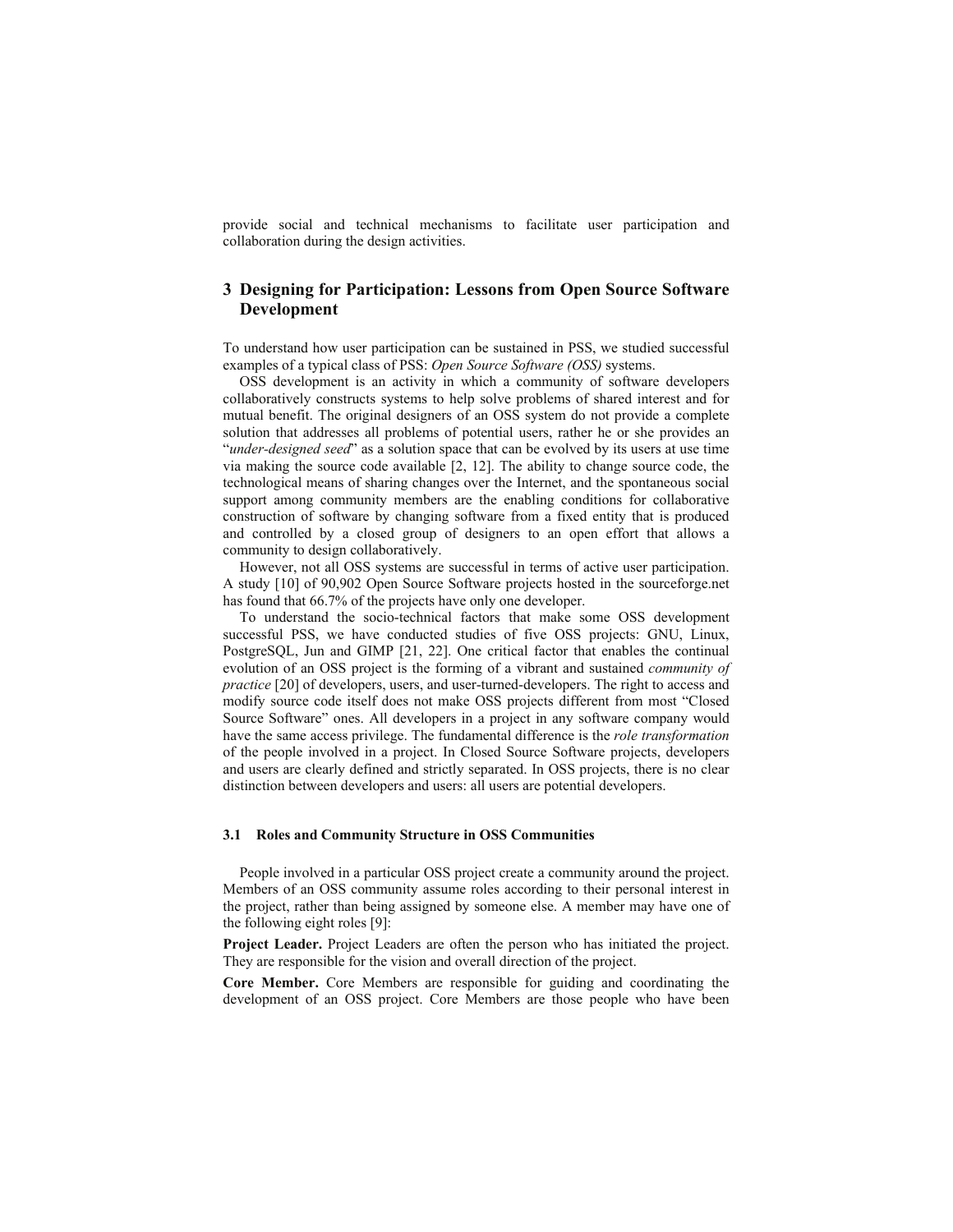involved with the project for a relative long time and have made significant contributions to the development and evolution of the system.

**Active Developer.** Active Developers regularly contribute new features and fix bugs; they are one of the major development forces of OSS systems.

**Peripheral Developer.** Peripheral Developers occasionally contribute new functionality or features to the existing system. Their contribution is irregular, and the period of involvement is short and sporadic.

**Bug Fixer.** Bug Fixers fix bugs that either they discover by themselves or are reported by other members. Bug Fixers have to read and understand a small portion of the source code of the system where the bug occurs.

**Bug Reporter.** Bug Reporters discover and report bugs; they do not fix the bugs themselves, and they may not read source code either. They assume the same role as testers in the traditional software development model.

**Reader.** Readers are active users of the system; they not only use the system, but also try to understand how the system works by reading the source code.

Passive User. Passive Users just use the system in the same way as most of us use commercially available Closed Source Software. They are attracted to OSS mainly due to its high quality and the potential to be changed when needed.



Figure 2: General structure of an OSS community

Although a strict hierarchical structure does not exist in OSS communities, the structure of OSS communities is not completely flat. The influences that members have on the system and the community are different, depending on the roles they play. Figure 2 depicts the general layered structure of OSS communities, in which roles closer to the center have a larger radius of influence. Passive Users have the least influence, but they still play important roles in the whole community. Although they do not directly contribute to the development of the system technically, their existence contributes socially and psychologically by attracting and motivating other, more active, members, to whom a large population of users is the utmost reward and flattery of their hard work [12].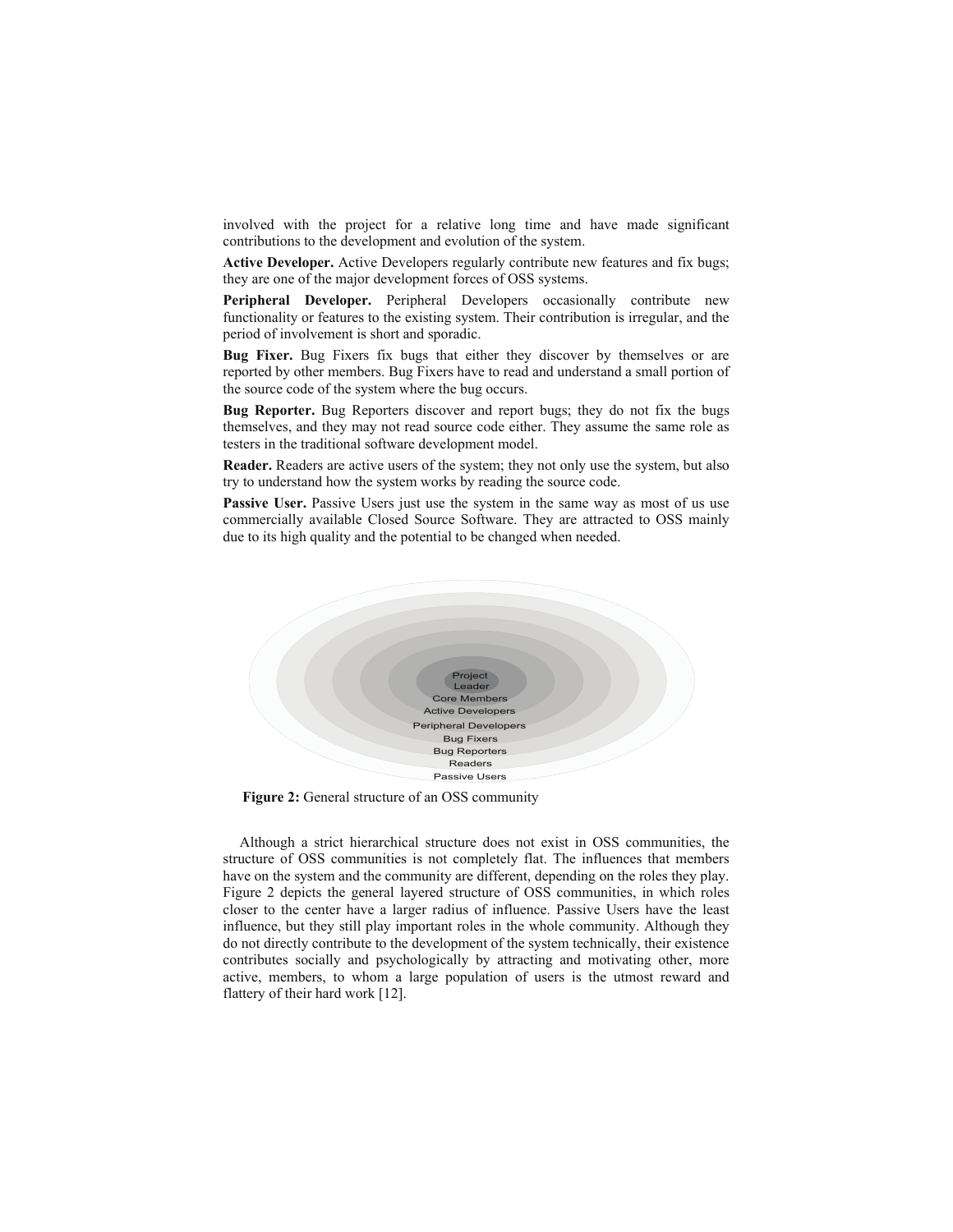#### **3.2 Co-Evolution of OSS Systems and OSS Communities**

The roles and their associated influences in OSS communities can be realized only through contributions to the community. Roles are not fixed: members can play larger roles if they aspire and make appropriate contributions. As members change the roles they play in an OSS community, they also change the social dynamics, and thus reshape the structure of the community, resulting in the evolution of the community.

For an OSS project to have a sustainable development, the system and the community must co-evolve. A large base of voluntarily contributing members is one of the most important success factors of OSS. The evolution of an OSS community is effected by the contributions made by its aspiring and motivated members. Such contributions not only transform the role and influence of their contributors in the community and thus evolve the whole community, but they are the sources of the evolution of the system. The opposite is also true; any modification, improvement, and extension made to an OSS system not only evolves the system but redefines the role of the contributing members and thus changes the social dynamics of the OSS community (Figure 3).

The role that an OSS member plays in the community is not pre-assigned, and is assumed by the member as he or she interacts with other members. An aspiring member can become a Core Member through the following migration path:

- New members are attracted to an OSS community because the system can solve one of their own problems.
- The depth and richness of good OSS systems often drives motivated members to want to learn more, to read the system [16]. The new members now migrate from Passive Users to Readers. As they gain more understanding of the system, they are able to fix the bugs that are either encountered by themselves or reported by others. They may also want to add a new twist to the system to make the system more powerful and more suitable for their own tasks.
- As their developed programs are made publicly available to other community members, their roles as Bug Fixers and Peripheral Developers are recognized and established in the whole community. The more contributions they make, the higher recognition they earn, and finally, they will enter the highly selected "inner circle" of Core Members.

The above path describes an abstract model of role changes of aspiring members. Not all members want to and will become Core Members. Some will remain Passive



**Figure 3:** The co-evolution of OSS systems and OSS communities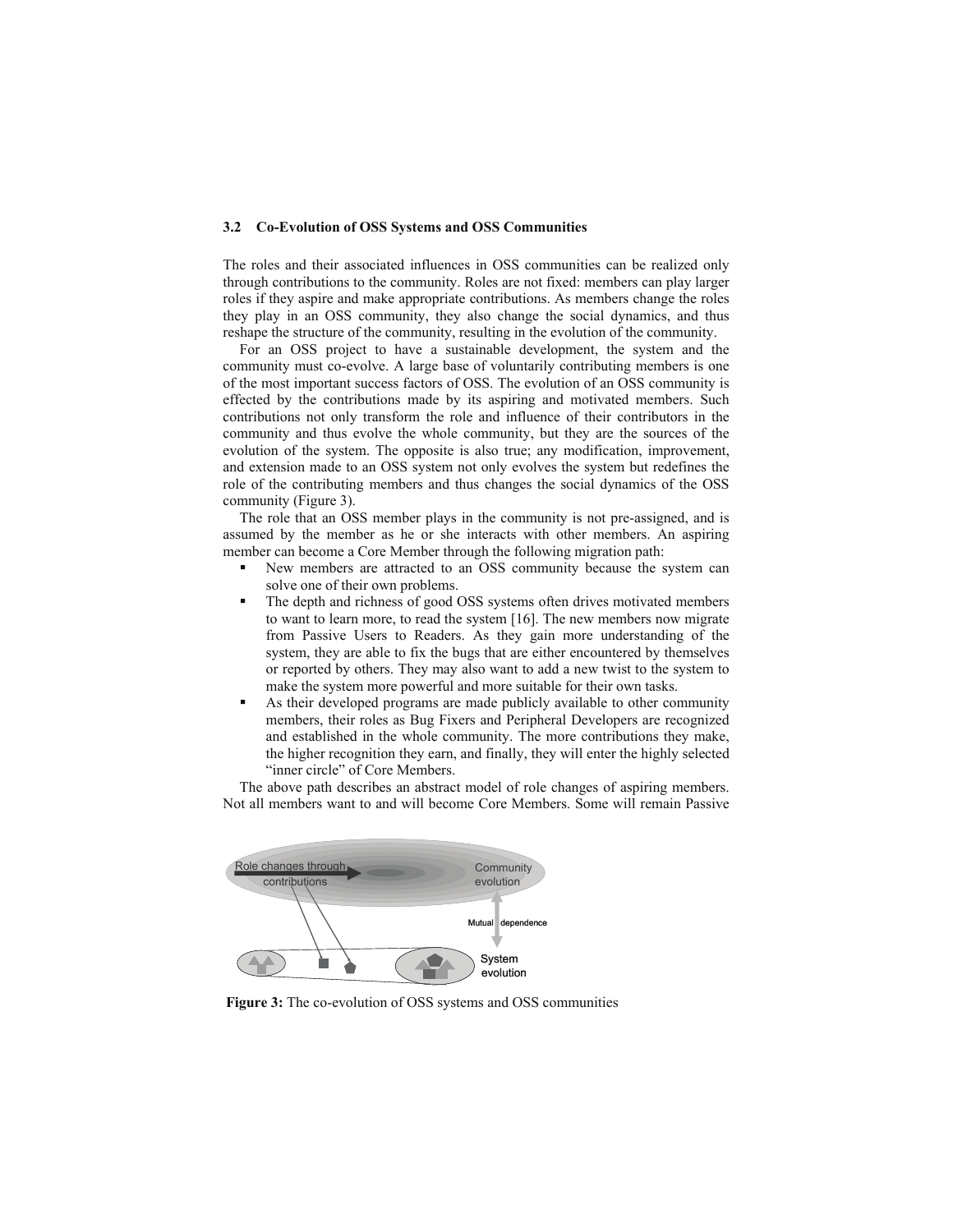Users, and some stop somewhere in the middle. The important point is that Open Source Software makes it possible for an aspiring and technically capable software developer to play a larger role through continual contributions and engagement

# **4 Designing for Participation: A General Framework**

Drawing from the lessons learned by systematic analysis of OSS projects from the meta-design perspective, this section describes challenging issues that need to be considered during the meta-design process of PSS to enable and encourage continued user participation.

#### **4.1 Embracing Users as Co-Designers**

To embrace users as co-designers, designers of PSS need to bear in mind that they are not only providing a solution to users, but also a solution space [18] within which users can develop new solutions to their specific needs. The solution space contains technological instruments that users can use for their design activities, and determines the degree that users can evolve the original design. Currently available technology in software systems provides a variety of choices, ranging from the modification of options, the customization of menus and functions, the plug-in structure for extension, the published services for being mashed up with other services, the publication of system API for integration with other systems, and the source code that offers the highest freedom for user development. Meta-designers of PSS have to make a conscientious decision according to how much they want to get user involved.

#### **4.2 Providing a Common Platform**

Design contributions made by one individual user are limited because one particular user is only interested in creating solutions for his or her own needs. The power of distributed user design comes from the fact that the evolution of systems is pushed by a large number of users with diversified needs and skills who each makes small contributions. For this to happen, users need to have a common platform so that they can share with each other and integrate design solutions of others. Meta-designers need to either create an associated common toolkit or utilize a set of common tools widely available to all users to facilitate easy sharing and integration. The concept of OSS has been pioneered by Richard Stallman (with the term Free Software) in the 80s but the huge success of OSS systems becomes possible only when software development tools—such as Emacs, Eclipse, and CVS—becomes widely available and the de facto standard tools for most software developers.

## **4.3 Enabling Legitimate Peripheral Participation**

A transparent policy and procedure is needed to incorporate some of user contributions into the participative software systems. Users who made contributions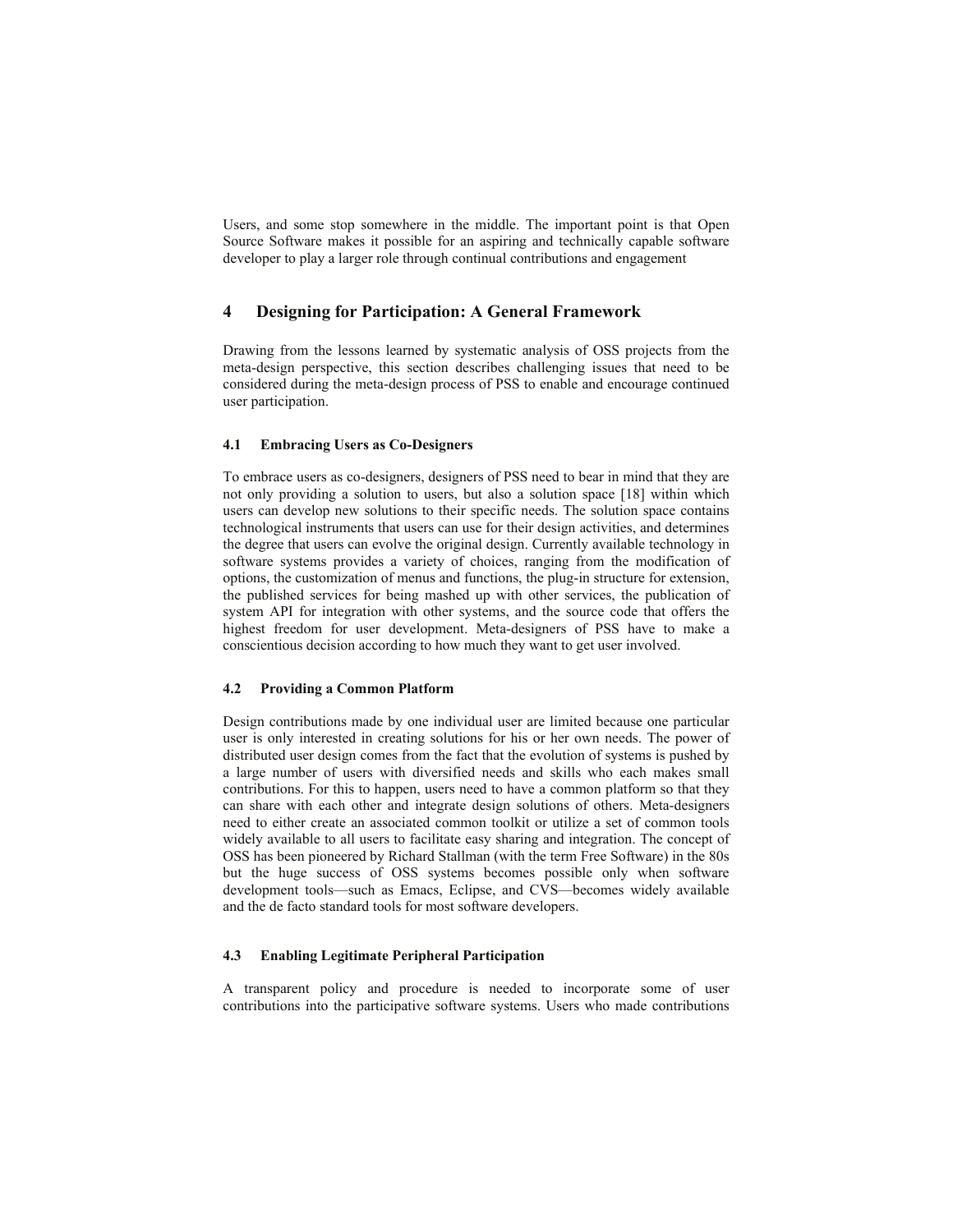need to see that their contributions make a recognizable influence on the system. In other words, user participation has to be legitimate [20] and their design activities are regarded as an integral part of shaping the direction and functionality of the system.

The possibility for newcomers to participate peripherally is another key aspect [19]. To attract more users to become developers, the system architecture must be designed in a modularized way to create many relatively independent tasks with progressive difficulty so that newcomers can start to participate peripherally and move on gradually to take charge of more difficult tasks. The way a system is partitioned has consequences for both the efficiency of parallel development—a prerequisite for OSS—and the possibility of peripheral participation. The success of Linux is due in large part to its well-designed modularity [17].

Another approach to afford peripheral participation is perhaps to *intentionally release under-designed system* to users by leaving some non-critical parts unimplemented to facilitate easy participation. The TODO list of most OSS systems creates guidance for participation.

### **4.4 Sharing Control**

While the original meta-designers of the PSS may retain the major control of the direction of the system, active participating users need to be granted certain controls commensurate with their interest, technical skill, and contributions. The roles that a domain expert user can play in the system are different depending on their levels of involvement. Each level has its own responsibility and authority. Responsibility without authority cannot sustain users' interest in further involvement. When users change their roles in the PSS by making constant contributions, they should be granted the matching authority in the decision-making process that shapes the system. The meta-designer needs to find a strategic way to transfer some of the control to aspiring and contributing users. Granting those users controlling authority has two positive impacts on sustaining user participation: (1) users who gain controlling authority become stakeholders and require ownership in the system and are likely to make further contributions; and (2) it can attract and encourage new users who want to influence the system development to make contributions. Successful OSS projects invariably select skilful user-turned-developers and grant them access privilege to contributing directly to the source base.

## **4.5 Promoting Mutual Learning and Support**

Users have different levels of skill and knowledge about the system. To get involved in contributing to the system or using the system, they need to learn many things. Peer users are important learning resources. A PSS should be accompanied with knowledge sharing mechanisms that encourage users to learn from each other. In OSS projects, mailing lists, discussion forums, and chat rooms provide an important platform for knowledge transfer and exchange among peer users [5].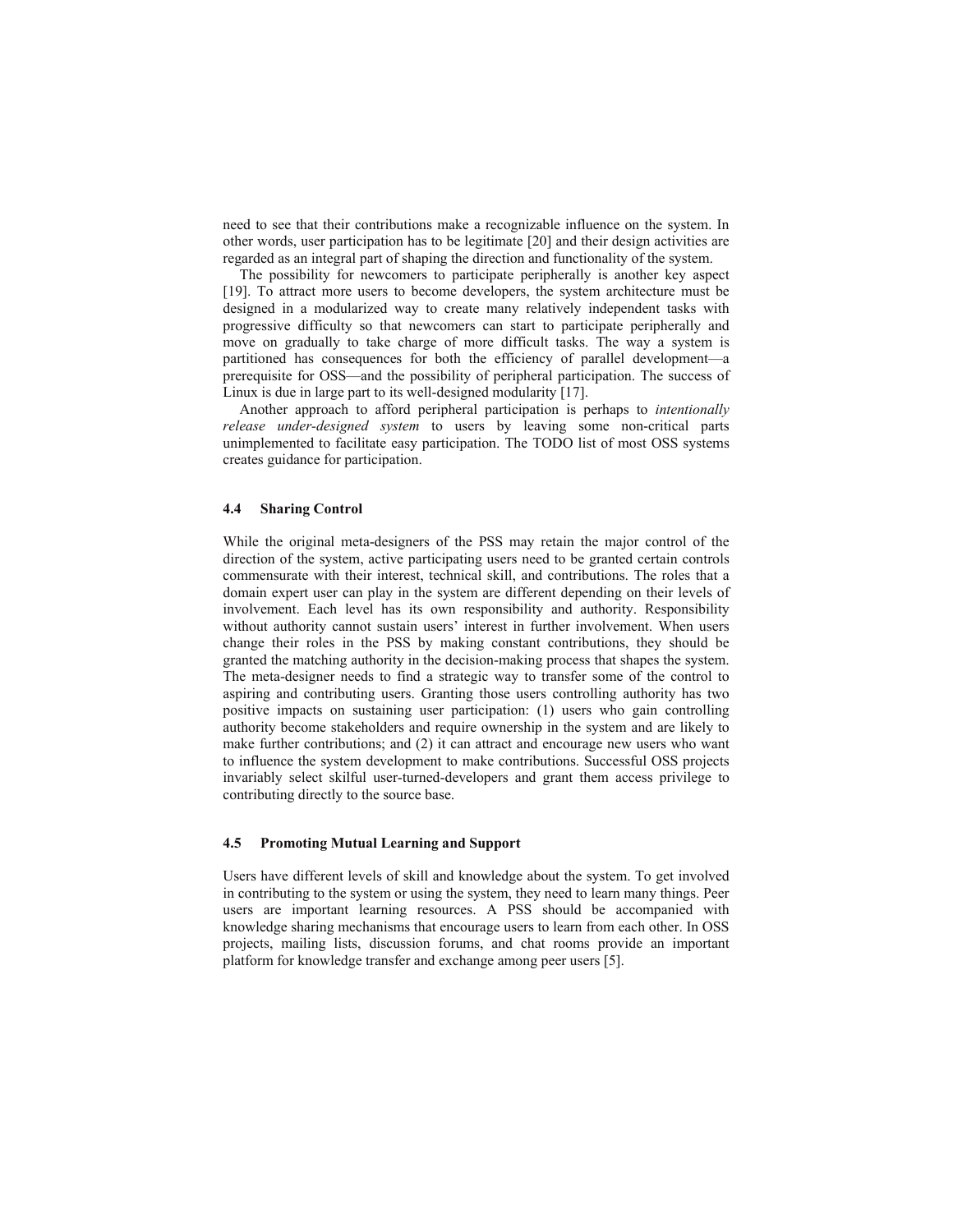#### **4.6 Fostering a Social Rewarding and Recognition Structure**

Motivation to participation is essential for the success of PSSs. Factors that affect motivation are both intrinsic and extrinsic. The precondition for motivating users to get involved in contribution is that they must derive an intrinsic satisfaction in their involvement by shaping the software system to solve their problems. Intrinsic motivation is positively reinforced and amplified when social structure and conventions of the community recognize and reward the contributions of its members.

 The social fabric inherent in OSS communities reinforces the intrinsic motivation for participating in OSS projects. Members close to the center of the community enjoy better visibility and reputations than do peripheral members. As new members contribute to the system and the community, they are rewarded with higher recognition, trust, and influence in the community. Rewarding contributing members with higher recognition and more important roles is also important for the sustainability of the community and the system development, because it is the way that the community reproduces itself.

Developers of PSSs therefore need to establish a social norm in the user communities by recognizing publicly contributing users and promoting the social status in the community by granting matching authority.

# **5 Summary**

PSSs represent the rapidly emerging class of software systems whose development does not end at the point of deployment and continues to evolve at the hand of participating users. The success of many such systems is mostly accidental resulting from the insights of their original designers. Existing software design methodologies that have mainly focused on engineering software systems to the needs of users at design time are not well suited for PSSs. For the past several years, we have developed the *meta-design framework* to address this challenge. In this paper, we described general issues that need to be considered to design socio-technical environments that enable and encourage user participation, drawing on a systematic study of existing OSS projects.

**Acknowledgements.** The authors would like to thank Kumiyo Nakakoji, Yasuhiro Yamamoto, and the members of the Center for LifeLong Learning & Design at the University of Colorado, who have made major contributions to the research described in this paper. The research was supported (1) by the National Science Foundation, Grants (a) IIS-0613638 "SoD-Team: A Meta-Design Framework for Participative Software Systems", and (2) by SRA Key Technology Laboratory, Inc., Tokyo, Japan.

## **References**

1. Costabile, M.F., Fogli, D., Fresta, G., Mussio, P., Piccinno, A.: Building Environments for End-User Development and Tailoring. Proc. of 2003 IEEE HCC'03, Auckland, New Zealand (2003) 31-38